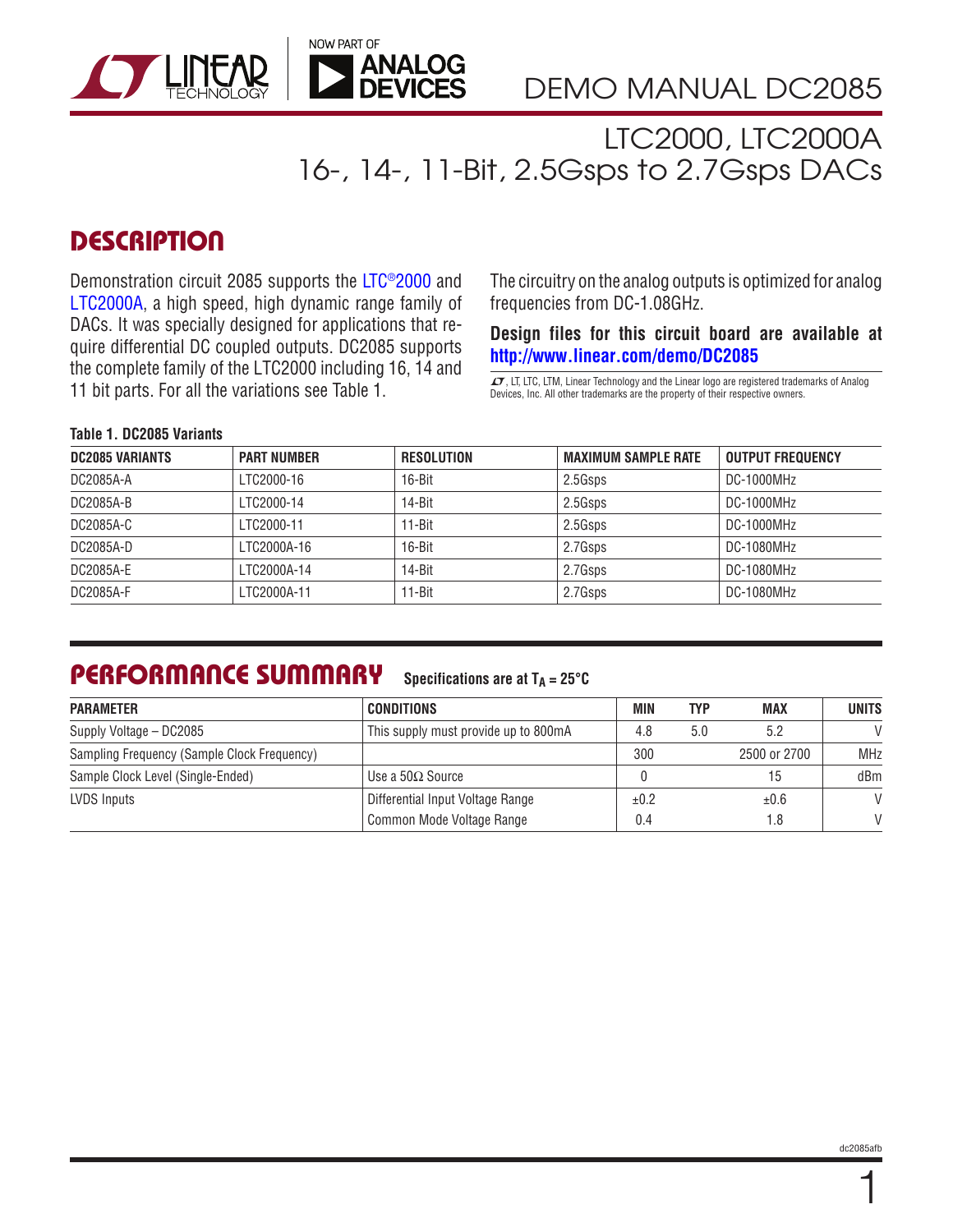DC2085 is easy to set up to evaluate the performance of the LTC2000. Refer to [Figure 1](#page-1-0) for proper measurement equipment set-up and follow the procedure below:

### **Setup**

If the Altera Stratix IV GX FPGA Development Kit was not supplied with the DC2085 demonstration circuit, follow the Altera Stratix IV demo manual to install the required software and for connecting the Altera Stratix IV to the DC2085 and to a PC.



<span id="page-1-0"></span>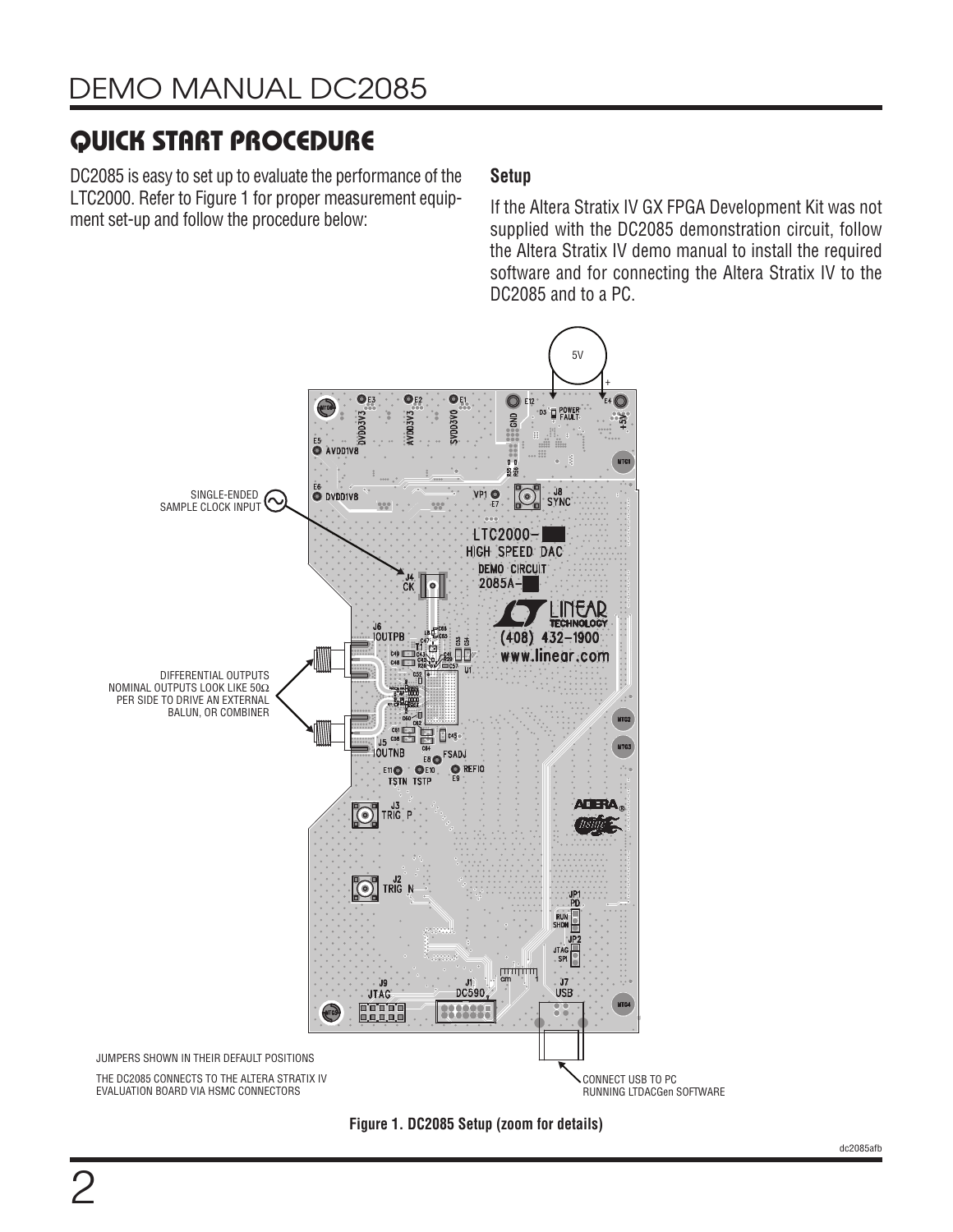### **HARDWARE SETUP**

#### **SMAs**

**J2 & J3:** Differential Trigger Input. Apply a signal to J2 from a 50 $\Omega$  driver. Absorptive filters are required for data sheet performance. Use J2 and J3 if the trigger is a differential signal.

**J4:** Sample Clock Input. Apply a clock signal to this SMA connector from a 50Ω driver. A 0dBm clock source should be sufficient, but for best phase noise and jitter performance, use the highest possible amplitude and slew rate, up to 15dBm.

**J5 & J6:** Differential Output Signals. These SMAs provide access to the differential outputs of the DAC. The output impedance is designed to be 50Ω at each SMA, or 100Ω differential. Connect an external balun or combiner to these pins to drive a single-ended spectrum analyzer. Linear Technology has various coupon boards for specific frequencies and applications. More information is available at [www.linear.com.](http://www.linear.com)

**J8:** SYNC. This SMA is to provide access to the sync pin of the LT8614. It is not used in normal use.

#### **Turrets**

**+5V:** Positive Input Voltage for the DAC and Digital Circuits. This voltage feeds a series of regulators that supply the proper voltages for the DAC. The voltage range for this turret is 4.8V to 5.2V. Note: For close-in phase noise plots, driving this voltage is not ideal. There is a known 20kHz noise hump in the spectrum that is generated by the regulators. For the best phase noise performance, back drive the onboard regulators with the provided turrets from a low noise supply.

**GND:** Ground Connection. This demo board has only a single ground plane. This turret should be tied to the GND terminal of the power supply being used.

**SVDD3V0:** Optional 3.0V Input. This pin is connected directly to the SVDD pin of the DAC. It requires a supply that can deliver up to 100mA. Driving this pin will shut down the onboard regulator.

**AVDD3V3:** Optional 3.3V Input. This pin is connected directly to the AVDD3V3 pin of the DAC. It requires a supply that can deliver up to 200mA. Driving this pin will shut down the onboard regulator.

**DVDD3V3:** Optional 3.3V Input. This pin is connected directly to the DVDD3V3 pin of the DAC. It requires a supply that can deliver up to 50mA. Driving this pin will shut down the onboard regulator.

**AVDD1V8:** Optional 1.8V Input. This pin is connected directly to the AVDD1V8 pin of the DAC. It requires a supply that can deliver up to 1A. Driving this pin will shut down the onboard regulator.

**DVDD3V3:** Optional 1.8V Input. This pin is connected directly to the DVDD1V8 pin of the DAC. It requires a supply that can deliver up to 500mA. Driving this pin will shut down the onboard regulator.

**VP1:** This is a test point that is at the output of the onboard switching regulator. It is meant for test purposes. It can also be driven to 2.5V to shut down the output of the switching regulator.

**TSTP & TSTN:** These pins are tied directly to the TSTP and TSTN pins of the DAC. They can be used to measure the internal temperature and timing of the LVDS inputs.

**FSADJ:** This is an optional pin that is tied directly to the FSADJ pin of the DAC. It can be used to set the full-scale output current of the DAC. In normal operation this pin is tied to GND through 500 $\Omega$  to set a current of 40mA at the output.

**REFIO:** This pin is tied directly to the REFIO pin of the DAC and is used to set the reference voltage for the DAC. Normally it is internally set to 1.25V but can be overdriven with an external voltage from 1.1V to 1.4V.

#### **Jumpers**

The DC2085 demonstration circuit should have the following jumper settings as default positions.

**JP1:** PD. In the RUN position this pin results in normal operation of the DAC. In the SHDN position the DAC is powered down. (Default: RUN or up)

**JP2:** SPI and JTAG. This jumper selects how the FPGA is programmed. In the SPI position the FPGA is programmed from the onboard FTDI chip and the LTDACGen software. In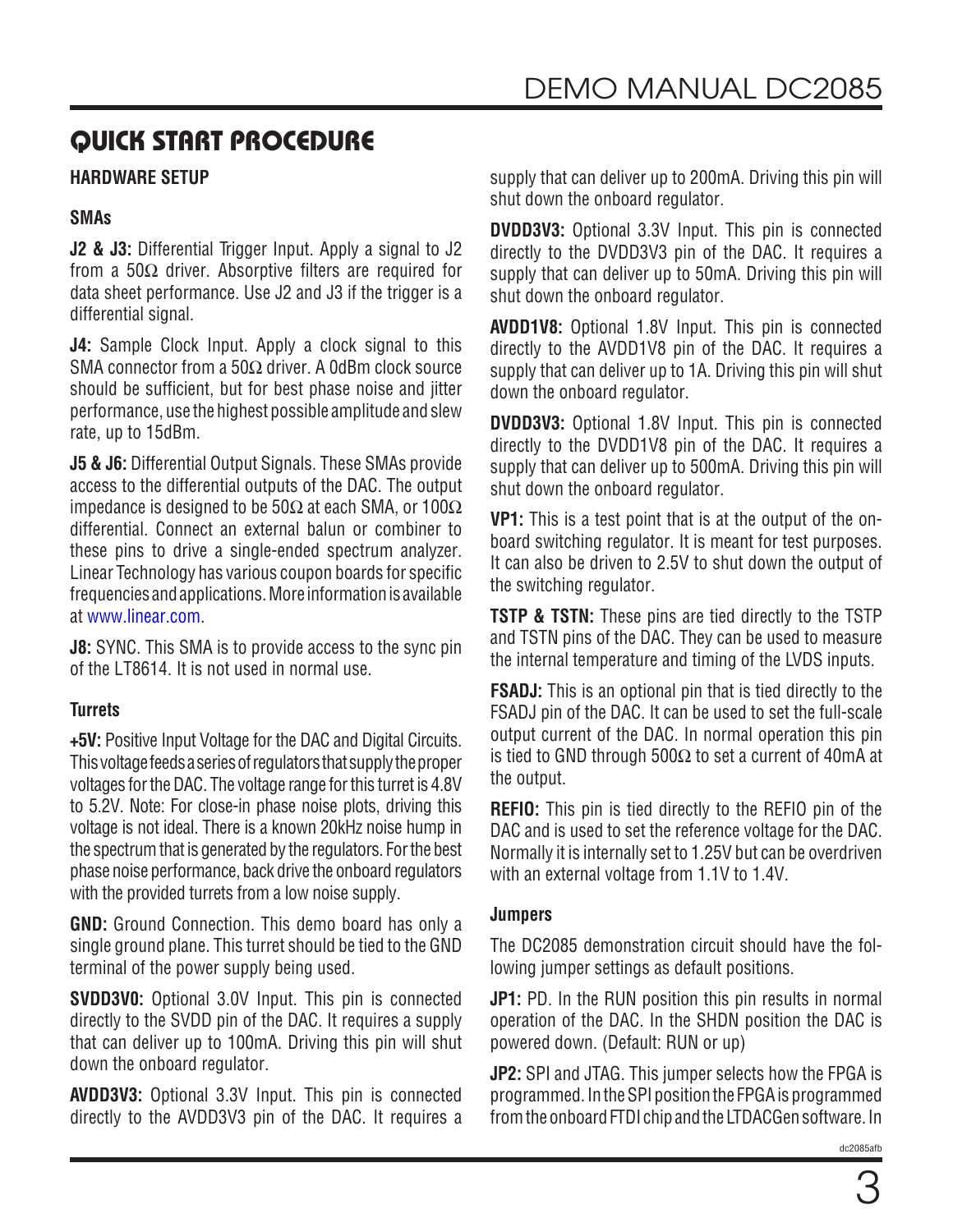the JTAG position the J9 is used with a JTAG programmer to program the FPGA. (Default: SPI or down)

### **Connectors**

**J1:** DC590. This is an optional header that can be used to program the DAC with the DC590. (Default: removed)

**J9:** JTAG. This is an optional header that can be used to program the FPGA through a JTAG programmer. (Default: removed)

**J7:** USB. Connect a USB cable from J7 to a computer with the LTDACGen software installed.

**J10 & J11:** HSMC Connectors. These connectors are designed to connect to the Altera Stratix IV development board. All of the communication between the FPGA and the DAC is routed through these connectors.

#### **APPLYING POWER AND SIGNALS TO THE DC2085 DEMONSTRATION CIRCUIT**

If a Stratix IV demo board is used to supply data to the DC2085, the two boards should first be bolted together and a proper connection should be made. If Linear Technology provided the Stratix IV board the proper bit file is already installed in flash memory and will begin to operate when the board is powered on. If an unprogrammed FPGA board is used, refer to the appropriate documentation on how to program it.

Power should be applied to the system in this order:

- 1. Connect the Altera board to the provided power supply.
- 2. Connect the USB cable to J7.
- 3. Apply a clock to J4.
- 4. Connect any optional output board to J5 and J6.
- 5. Turn on the voltage to the Altera board.
- 6. Connect the 5V from a bench supply to the +5V turret on the DC2085.
- 7. Open the LTDACGen software and hit connect.

LTDACGen should report back that it is connected to the FPGA. See [Figure 2](#page-3-0):

| File<br>Parametric | Window                   | Options<br>Help<br>On Chip Pattern Generator ©<br>Single Port LVDS from FPGA @<br>Dual Port LVDS from FPGA @ | <b>FPGA LVDS Data</b><br>Clock Frequency (MHz) Number of Samples<br>2500.000000000<br>16K (16384)<br>Add<br>Sine<br>Remove<br><b>View Plots</b> | Refresh<br>▼<br>▼<br><b>FPGA OK</b><br>Update FPGA | Connected<br><b>Sample Clock Detected</b><br><b>LVDS Data Clock Detected</b> |
|--------------------|--------------------------|--------------------------------------------------------------------------------------------------------------|-------------------------------------------------------------------------------------------------------------------------------------------------|----------------------------------------------------|------------------------------------------------------------------------------|
|                    |                          |                                                                                                              |                                                                                                                                                 |                                                    |                                                                              |
| ID<br>v            | EN                       | Type                                                                                                         | Center Frequency (MHz)                                                                                                                          | Bandwidth (MHz)                                    | Attenuation (dB)                                                             |
|                    |                          |                                                                                                              |                                                                                                                                                 |                                                    |                                                                              |
|                    |                          |                                                                                                              |                                                                                                                                                 |                                                    |                                                                              |
|                    |                          |                                                                                                              |                                                                                                                                                 |                                                    |                                                                              |
|                    |                          |                                                                                                              |                                                                                                                                                 |                                                    |                                                                              |
| ⊽                  | <b>Device Powered Up</b> |                                                                                                              | DAC Gain Adjust<br><b>Temperature Read Enabled</b><br>Temperature Calculator                                                                    |                                                    |                                                                              |

<span id="page-3-0"></span>**Figure 2. LTDACGen Connected to FPGA**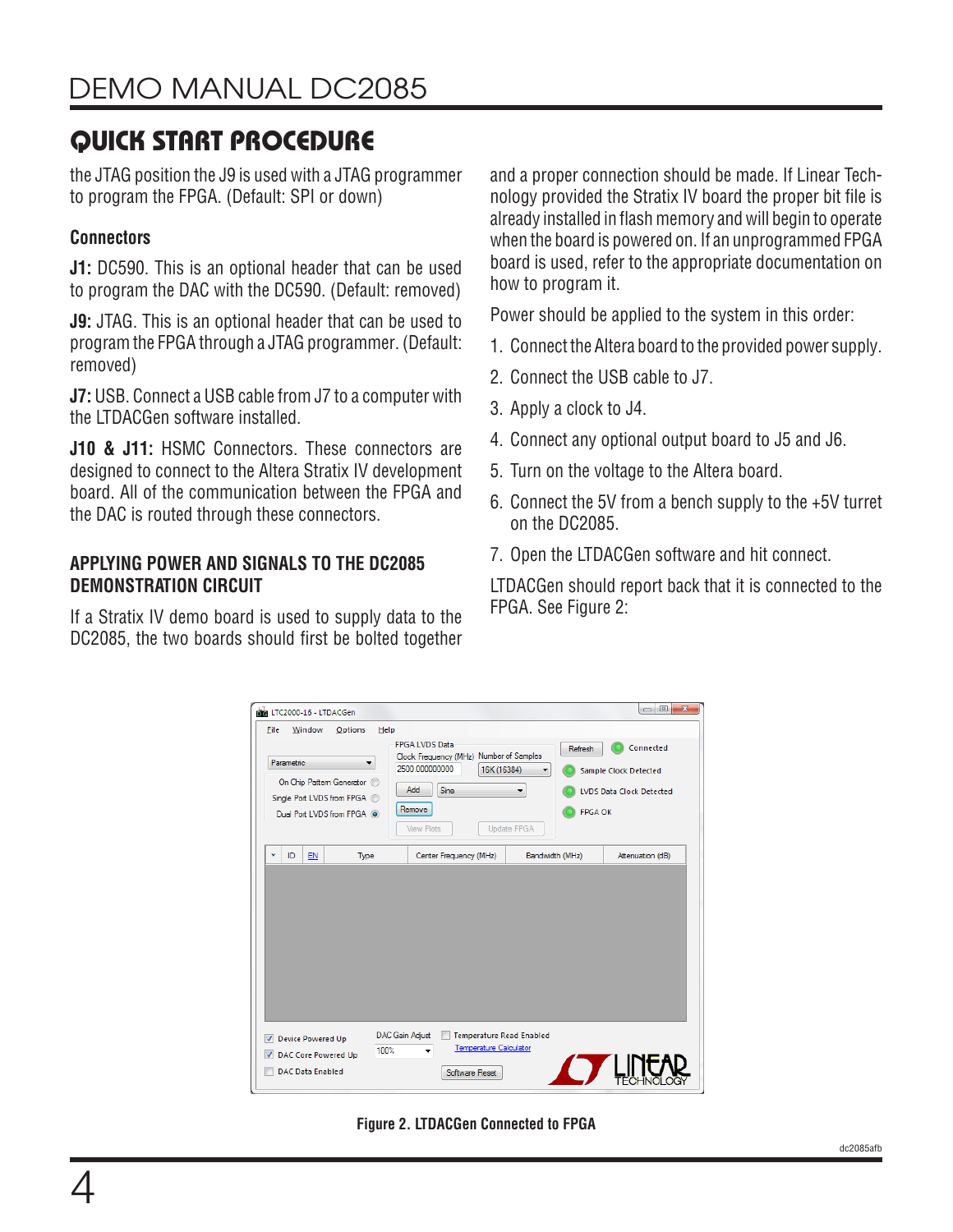### **ANALOG OUTPUT NETWORK**

The analog output network of the DC2085 has been designed to maximize the performance of the LTC2000. The LTC2000 drives two 50 $\Omega$  resistors on each side to minimize the impedance it sees. This maximizes the SFDR the DAC is able to produce. If a larger signal swing is required this impedance can be increased, but the SFDR might degrade. The output also has a pi network of  $50\Omega$ resistors to pad the output impedance of the board up to 50Ω per side. This allows the demo board to drive a 50Ω analyzer through a balun or other combiner.

Linear Technology has various coupon boards for specific frequencies and applications. More information is available at [www.linear.com.](http://www.linear.com)

#### **SAMPLE CLOCK**

The sample clock to the DC2085 demonstration circuit board is marked J4. As a default it is a single-ended  $50\Omega$ input port. There is an onboard balun that does a singleended to differential translation.

For the best noise performance, the sample input must be driven with a very low jitter signal generator source. The amplitude should be as large as possible up to  $\pm 1.8V$ or 9dBm.

#### **SOFTWARE**

The software for the DC2085, LTDACGen is available at [www.linear.com](http://www.linear.com) free of charge. It simplifies the creation of complex waveforms and loading them into the FPGA to test the DC2085. For more information about how to use the LTDACGen software, refer to the help files that come with the software.

#### **RESULTS**

After everything is set up and the software is connected to the DAC demo system, a sine wave can be added to the output waveform. The default frequency is 399.932861328MHz [\(Figure 3\)](#page-4-0). By clicking Update FPGA, the data is sent to the FPGA and is then used to program the DAC. A spectrum analyzer can then be used to view the results ([Figure 4](#page-5-0)).

|   | File<br>Parametric | Window                  | Options<br>Help<br>On Chip Pattern Generator ©<br>Single Port LVDS from FPGA @<br>Dual Port LVDS from FPGA @ | <b>FPGA LVDS Data</b><br>Clock Frequency (MHz) Number of Samples<br>2500.000000000<br>16K (16384)<br>Add<br>Sine<br>Remove<br><b>View Plots</b> | Refresh<br><b>FPGA OK</b><br>Update FPGA | Connected<br><b>Sample Clock Detected</b><br><b>LVDS Data Clock Detected</b> |
|---|--------------------|-------------------------|--------------------------------------------------------------------------------------------------------------|-------------------------------------------------------------------------------------------------------------------------------------------------|------------------------------------------|------------------------------------------------------------------------------|
| ٠ | ID                 | EN                      | Type                                                                                                         | Center Frequency (MHz)                                                                                                                          | Bandwidth (MHz)                          | Attenuation (dB)                                                             |
| × | $\mathbf{0}$       | $\overline{\mathsf{v}}$ | Sine                                                                                                         | 399.932861328                                                                                                                                   | 0.000000000                              | ÷<br>0.000                                                                   |
|   |                    |                         |                                                                                                              |                                                                                                                                                 |                                          |                                                                              |
|   |                    |                         |                                                                                                              |                                                                                                                                                 |                                          |                                                                              |

**Figure 3. Default Frequency** 

<span id="page-4-0"></span>dc2085afb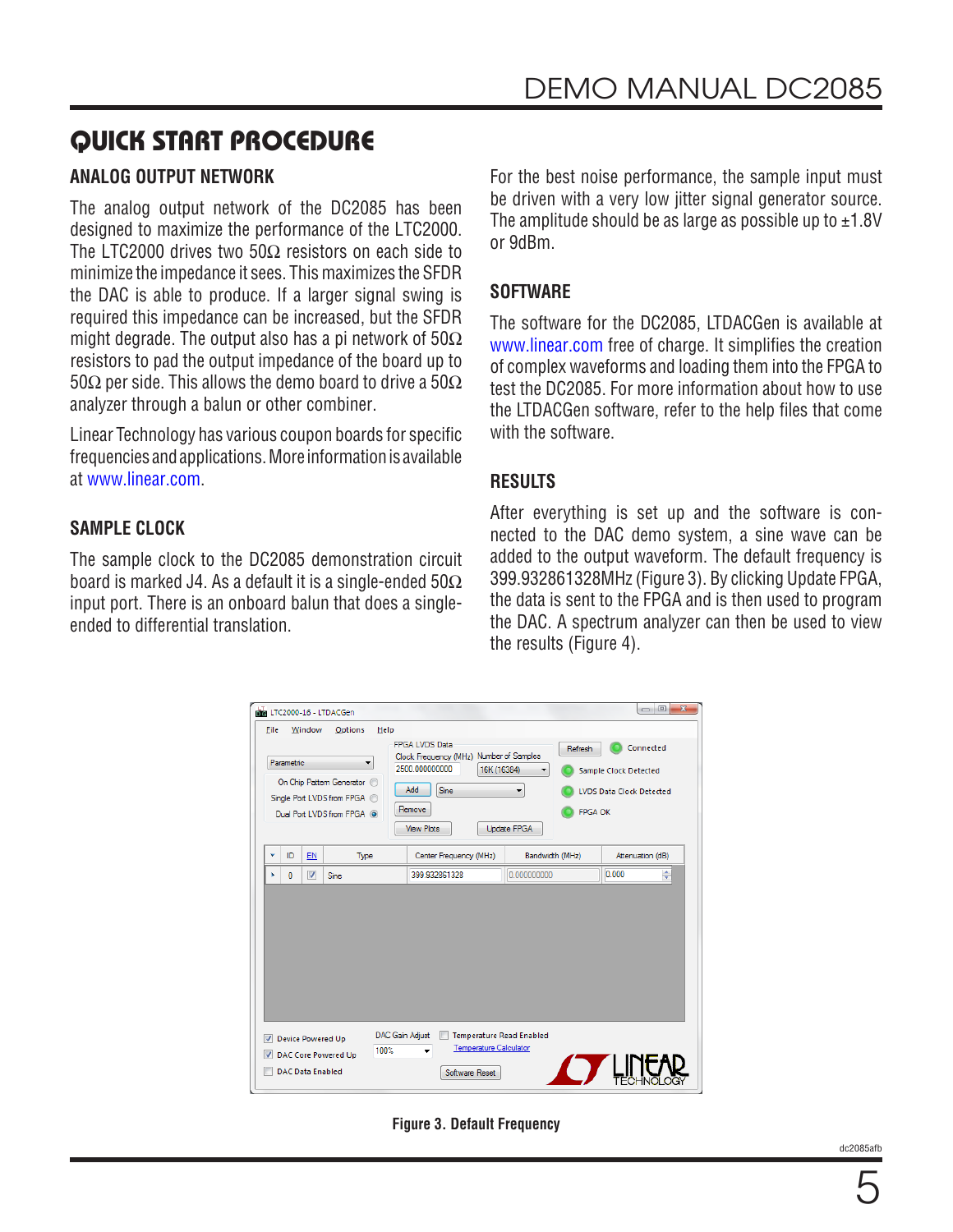

17.JUN.2014 19:12:15 Date:



Date:  $17.$  JUN. 2014  $19:16:31$ 

<span id="page-5-0"></span>**Figure 4. DC2085 Results. Close-In (Top) and Wideband (Bottom)**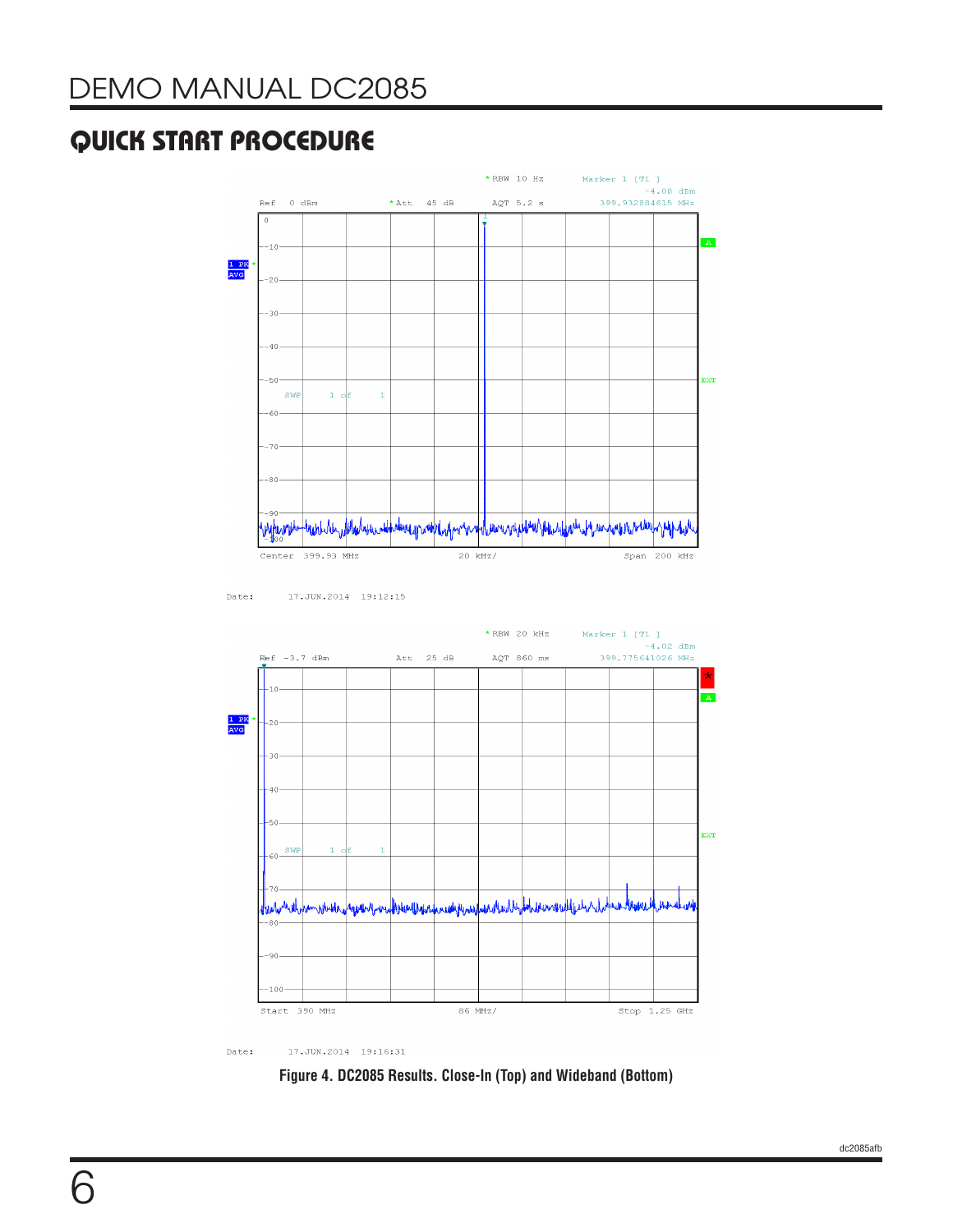### PARTS LIST

| <b>ITEM</b> | <b>QTY</b>                         | <b>REFERENCE</b>                                                     | <b>PART DESCRIPTION</b>                                | <b>MANUFACTURER/PART NUMBER</b>   |  |  |
|-------------|------------------------------------|----------------------------------------------------------------------|--------------------------------------------------------|-----------------------------------|--|--|
|             | <b>Required Circuit Components</b> |                                                                      |                                                        |                                   |  |  |
| 1           | 13                                 | C1, C25, C26, C29, C31,<br>C32, C33, C34, C35, C36,<br>C37, C71, C72 | CAP., X7R, 0.1µF, 16V 10% 0402                         | AVX, 0402YC104KAT2A               |  |  |
| 2           | 4                                  | C2, C3, C8, C19                                                      | CAP., NPO, 0.01µF, 25V 5% 0603                         | TDK, C1608C0G1H103J               |  |  |
| 3           | 9                                  | C4, C6, C9, C11, C14,<br>C18, C67, C68, C69                          | CAP., X7R, 1µF, 16V 10% 0603                           | AVX, 0603YC105KAT2A               |  |  |
| 4           | 5                                  | C5, C7, C10, C12, C15                                                | CAP., TANT., 47µF, 16V 10% 7343                        | AVX, TAJD476K016RNJ               |  |  |
| 5           | 4                                  | C13, C16, C27, C28                                                   | CAP., X5R, 4.7µF, 16V 20% 1206                         | TDK, C3216X5R1C475M               |  |  |
| 6           | 2                                  | C17, C40                                                             | CAP., X5R, 10µF, 10V 20% 0603                          | AVX, 0603ZD106MA2T                |  |  |
| 7           | 1                                  | C20                                                                  | CAP., COG, 4.7pF, 50V ± 0.25pF 0603                    | AVX, 06035A4R7CAT2A               |  |  |
| 8           | 2                                  | C21, C24                                                             | CAP., X7R, 0.1µF, 16V 10% 0603                         | TDK, C1608X7R1C104K               |  |  |
| 9           | 1                                  | C22                                                                  | CAP., X7R, 1µF, 25V 10% 0603                           | TDK, C1608X7R1E105K               |  |  |
| 10          | 2                                  | C23, C70                                                             | CAP., X7R, 47µF, 10V 10% 1210                          | MURATA, GRM32ER71A476KE15L        |  |  |
| 11          | 1                                  | C <sub>30</sub>                                                      | CAP., X5R, 3.3µF, 16V 10% 0603                         | TDK, C1608X5R1C335K               |  |  |
| 12          | 2                                  | C38, C39                                                             | CAP., COG, 27pF, 50V 5% 0402                           | TDK, C1005C0G1H270J               |  |  |
| 13          | 2                                  | C41, C42                                                             | CAP., COG, 100pF, 25V 5% 0201                          | TDK, C0603C0G1E101J               |  |  |
| 14          | 1                                  | C43                                                                  | CAP., X5R, 0.01µF, 16V 10% 0402                        | MURATA, GRM155R61C103KA01D        |  |  |
| 15          | 1                                  | C44                                                                  | CAP., X7R, 47nF, 25V 10% 0402                          | MURATA, GRM155R71E473KA88D        |  |  |
| 16          | 9                                  | C45, C48, C49, C53, C54,<br>C58, C61, C62, C64                       | CAP., X5R, 100µF, 6.3V 20% 1206                        | TDK, C3216X5R0J107M               |  |  |
| 17          | 10                                 | C46, C50, C51, C52, C55,<br>C56, C57, C59, C60, C63                  | CAP., X7S, 2.2µF, 4V 20% 0306                          | MURATA, LLL185C70G225ME01L        |  |  |
| 18          | 1                                  | C47                                                                  | CAP., COG, 10pF, 25V 5% 0201                           | MURATA, GRM0335C1E100JA01D        |  |  |
| 19          | 0                                  | C65                                                                  | CAP., OPT, 0402                                        | <b>OPTION</b>                     |  |  |
| 20          | 1                                  | C66                                                                  | CAP., NP0, 1pF, 25V ±.25pF 0402                        | AVX, 04023A1R0CAT2A               |  |  |
| 21          | 2                                  | C73, C74                                                             | CAP., X7R, 4.7µF, 50V 10% 1206                         | MURATA, GRM31CR71H475KA12L        |  |  |
| 22          | 1                                  | C75                                                                  | CAP., X7R, 10µF, 50V 10% 1210                          | MURATA, GRM32ER71H106KA12L        |  |  |
| 23          | 2                                  | C76, C77                                                             | CAP., X5R, 1µF, 50V 10% 0603                           | MURATA, GRM188R61H105KAALD        |  |  |
| 24          | 1                                  | D <sub>1</sub>                                                       | DIODE, TVS, 70V, SMA                                   | DIODES INC./ ZETEX, SMAT70A-13-F  |  |  |
| 25          | 1                                  | D <sub>2</sub>                                                       | DIODE, TVS, 24V, SMA                                   | DIODES INC./ ZETEX, SMAJ24A-13-F  |  |  |
| $26\,$      | $\mathbf{1}$                       | D3                                                                   | LED, RED, WATERCLEAR, 0805                             | WÜRTH, 150080RS75000              |  |  |
| 27          | 10                                 | E1, E2, E3, E5-E11                                                   | TEST POINT, TURRET, .061, PBF                          | MILL-MAX, 2308-2-00-80-00-00-07-0 |  |  |
| 28          | 2                                  | E4, E12                                                              | TEST POINT, TURRET, .094, PBF                          | MILL-MAX, 2501-2-00-80-00-00-07-0 |  |  |
| 29          | $\overline{c}$                     | JP1, JP2                                                             | HEADER, 3 PIN, .079                                    | SULLINS, NRPN031PAEN-RC           |  |  |
| 30          | 1                                  | J1                                                                   | HEADER, 2×7 DUAL ROW                                   | MOLEX 87831-1420                  |  |  |
| 31          | 3                                  | J2, J3, J8                                                           | CON., SMA JACK, STRAIGHT, THRU-HOLE                    | AMPHENOL CONNEX, 132134           |  |  |
| 32          | 1                                  | J4                                                                   | CON., SMA PCB TOP MOUNT                                | AEP, 9650-1113-005                |  |  |
| 33          | 2                                  | J5, J6                                                               | CON., SMA 50Ω EDGE-LAUNCH                              | EMERSON, 142-0701-851             |  |  |
| 34          | 1                                  | J7                                                                   | CONNECTOR, USB TYPE B, RIGHT ANGLE PCB<br><b>MOUNT</b> | FCI, 61729-0010BLF                |  |  |
| 35          | $\mathbf{1}$                       | J9                                                                   | HEADER, 2X5, 0.100                                     | SAMTEC, TSW-105-07-L-D            |  |  |
| 36          | 2                                  | J10, J11                                                             | CONNECTOR, HSMC                                        | SAMTEC, ASP-122952-01             |  |  |

7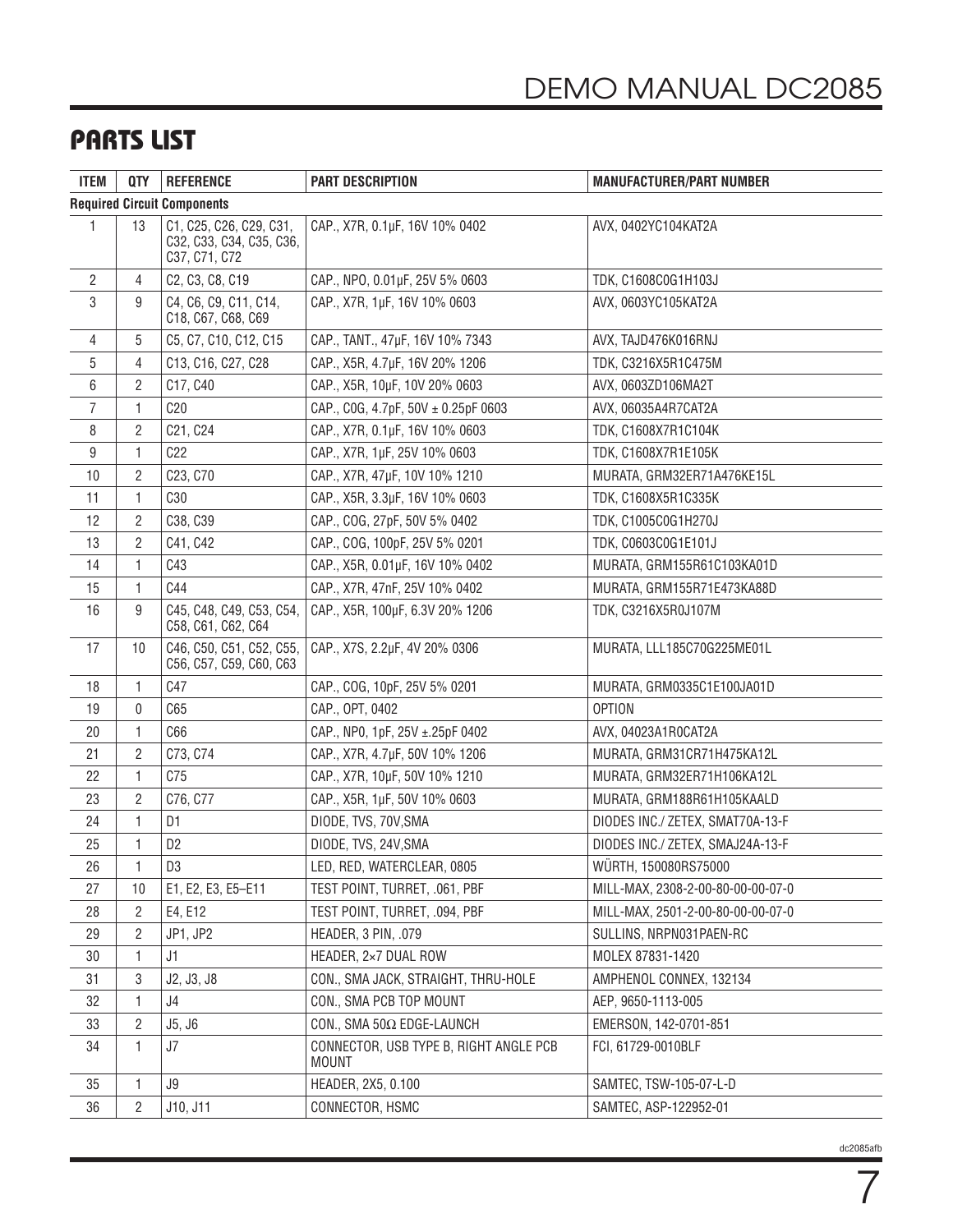# DEMO MANUAL DC2085

## PARTS LIST

| <b>ITEM</b> | QTY            | <b>REFERENCE</b>                                                          | PART DESCRIPTION                              | <b>MANUFACTURER/PART NUMBER</b>           |
|-------------|----------------|---------------------------------------------------------------------------|-----------------------------------------------|-------------------------------------------|
| 37          | 6              | L1, L2, L3, L4, L6, L7                                                    | FERRITE BEAD, 33Ω AT 100mHz, 1206             | MURATA, BLM31PG330SN1L                    |
| 38          | 1              | L <sub>5</sub>                                                            | INDUCTOR, 2.2µH, 20% HIGH CURRENT, SMT        | VISHAY, IHLP2020BZER2R2M11                |
| 39          | 1              | L <sub>8</sub>                                                            | INDUCTOR, CERAMIC CHIP, 1nH, 5%, 0402         | COILCRAFT, 0402CS-1N0XJLU                 |
| 40          | 1              | L9                                                                        | FERRITE BEAD, 30Ω AT 100mHz, 0805             | TDK, MPZ2012S300A                         |
| 41          | 1              | L <sub>10</sub>                                                           | INDUCTOR, 6.8µH, 20% HIGH CURRENT, SMT        | VISHAY, IHLP2020BZER6R8M11                |
| 42          | 2              | MTG5, MTG6                                                                | STANDOFF, NYLON 0.5"                          | KEYSTONE, 8833 (SNAP ON)                  |
| 43          | $\overline{c}$ | Q1, Q2                                                                    | TRANSISTOR, N-CH. POWER MOSFET, SOIC 8L       | FAIRCHILD, FDS8870                        |
| 44          | 6              | R1, R2, R3, R13, R17,<br>R <sub>30</sub>                                  | RES., CHIP, 1k, 1/16W, 5% 0402                | VISHAY, CRCW04021K00JNED                  |
| 45          | 1              | R4                                                                        | RES., CHIP, 4.7k, 1/16W, 5% 0402              | YAGEO, RC0402JR-074K7L                    |
| 46          | 4              | R5, R14-R16                                                               | RES., CHIP, 10k, 1/16W, 5% 0402               | YAGEO, RC0402JR-0710KL                    |
| 47          | 2              | R6, R8                                                                    | RES., CHIP, 2k, 1/16W, 5% 0402                | VISHAY, CRCW04022K00JNED                  |
| 48          | 0              | R7, R10, R23, R24, R25,<br>R27, R28, R36, R37,<br>R38, R39, R43, R62, R63 | RES., CHIP, OPT, 0402                         | <b>OPTION</b>                             |
| 49          | 1              | R9                                                                        | RES., CHIP, 39Ω, 1/16W, 1% 0402               | VISHAY, CRCW040239R0FKED                  |
| 50          | 1              | R <sub>11</sub>                                                           | RES., CHIP, 0Ω JUMPER, 1/16W, 0402            | VISHAY, CRCW04020000Z0ED                  |
| 51          | 1              | R12                                                                       | RES., CHIP, 12k, 1/16W, 5% 0402               | VISHAY, CRCW040212K0JNED                  |
| 52          | 1              | R <sub>18</sub>                                                           | RES., CHIP, 2.2k, 1/16W, 5% 0402              | VISHAY, CRCW04022K20JNED                  |
| 53          | 2              | R19, R20                                                                  | RES., CHIP, 3.24k, 1/16W, 1% 0402             | VISHAY, CRCW04023K24FKED                  |
| 54          | 1              | R <sub>21</sub>                                                           | RES., CHIP, 1k, 1/16W, 1% 0402                | YAGEO, RC0402FR-071KL                     |
| 55          | 1              | R <sub>22</sub>                                                           | RES., CHIP, 7.15k, 1/16W, 1% 0402             | VISHAY, CRCW04027K15FKED                  |
| 56          | 2              | R26, R29                                                                  | RES., CHIP, 49.9Ω, 1/6W, 1% 0201              | VISHAY, CRCW020149R9FNED                  |
| 57          | $\overline{7}$ | R31-R35, R41, R42                                                         | RES., CHIP, 10Ω, 1/16W, 1% 0402               | VISHAY, CRCW040210R0FKED                  |
| 58          | 10             | R40, R44, R46, R47,<br>R48, R57, R58, R59,<br>R60, R61                    | RES., CHIP, 50Ω, HIGH FREQ., 1/20W, 0.1% 0402 | VISHAY, FC0402E50R0BST1                   |
| 59          | 1              | R45                                                                       | RES., CHIP, 499Ω, 1/16W, 1% 0402              | VISHAY, CRCW0402499RFKED                  |
| 60          | 1              | R49                                                                       | RES., CHIP, 41.2k, 1/10W, 1% 0603             | VISHAY, CRCW060341K2FKEA                  |
| 61          | 1              | R <sub>50</sub>                                                           | RES., CHIP, 309k, 1/10W, 1% 0603              | VISHAY, CRCW0603309KFKEA                  |
| 62          | 1              | R51                                                                       | RES., CHIP, 243k, 1/10W, 1% 0603              | VISHAY, CRCW0603243KFKEA                  |
| 63          | 1              | <b>R52</b>                                                                | RES., CHIP, 50Ω, 1/8W, 5% 0603                | VISHAY, FC0603E50R0JST1                   |
| 64          | 1              | R <sub>53</sub>                                                           | RES., CHIP, 560Ω, 1/10W, 5% 0603              | VISHAY, CRCW0603560RJNEA                  |
| 65          | 1              | R <sub>54</sub>                                                           | RES., CHIP, 10k, 1/10W, 1% 0603               | VISHAY, CRCW060310K0FKEA                  |
| 66          | $\overline{2}$ | R55, R56                                                                  | RES., CHIP, 20Ω, 1/16W, 1% 0402               | VISHAY, CRCW040220R0FKED                  |
| 67          | 1              | T1                                                                        | TRANSFORMER, BALUN                            | ANAREN, B0430J50100AHF                    |
| 68          | 1              | U2                                                                        | IC, USB TO MULTIPURPOSE UART/FIFO, TQFP       | <b>FTDI, FT2232HL</b>                     |
| 69          | 1              | U3                                                                        | IC, QUAD MUX/DEMUX, TSSOP-16                  | FAIRCHILD, FST3257MTCX                    |
| 70          | 1              | U4                                                                        | IC, EEPROM 1kBIT 3MHZ, 8TSSOP                 | MICROCHIP, 93LC46C-I/ST                   |
| 71          | 1              | U <sub>5</sub>                                                            | IC, MICROPOWER REGULATOR, SO-8                | LINEAR TECHNOLOGY, LT1763CS8-3#PBF        |
| 72          | 2              | U6, U7                                                                    | IC, MICROPOWER REGULATOR, SO-8                | LINEAR TECHNOLOGY, LT1763CS8-3.3#PBF      |
| 73          | 1              | U8                                                                        | IC, BUCK REGULATOR, QFN                       | LINEAR TECHNOLOGY, LT8614IUDC#PBF         |
| 74          | 1              | U9                                                                        | IC, VOLTAGE REFERENCE, MSOP                   | LINEAR TECHNOLOGY, LTC6655CHMS8-2.048#PBF |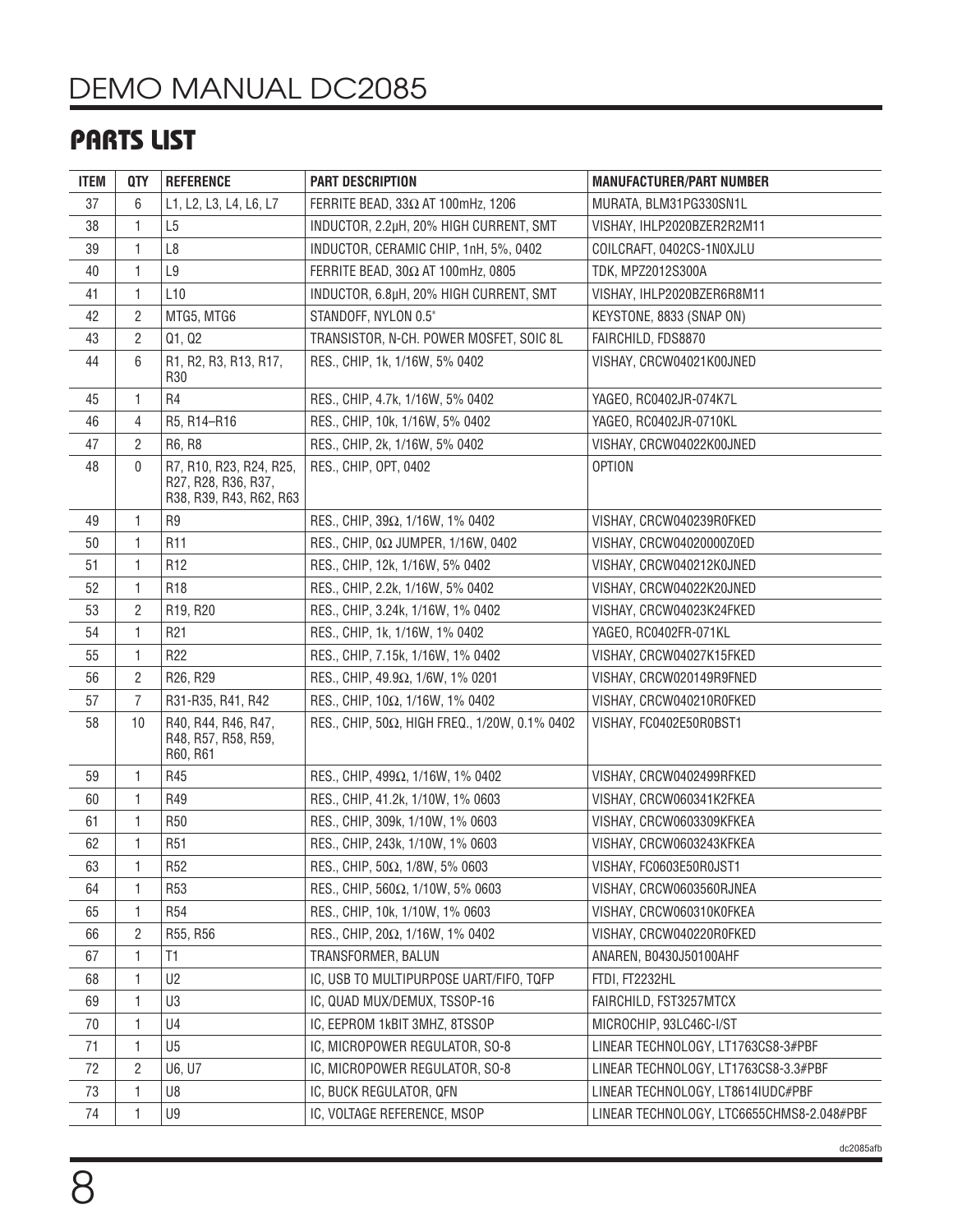### PARTS LIST

| <b>ITEM</b>                                  | <b>QTY</b>                                   | <b>REFERENCE</b>                             | <b>PART DESCRIPTION</b>                 | <b>MANUFACTURER/PART NUMBER</b>       |  |  |
|----------------------------------------------|----------------------------------------------|----------------------------------------------|-----------------------------------------|---------------------------------------|--|--|
| 75                                           | 2                                            | U10, U11                                     | I.C., LOW DROPOUT REGULATOR, 3×3mm, DFN | LINEAR TECHNOLOGY, LT3080EDD#PBF      |  |  |
| 76                                           | 1                                            | U12                                          | I.C., 80V IDEAL DIODE, DFN-6L           | LINEAR TECHNOLOGY, LTC4359HDCB-#TRPBF |  |  |
| 77                                           | 2                                            | XJP1, XJP2                                   | SHUNT, 2mm                              | SAMTEC, 2SN-BK-G                      |  |  |
| 78                                           |                                              | Y1                                           | CRYSTAL, 12.0 MHz, SMT                  | ABRACON, ABMM2-12.000MHZ-E2-T         |  |  |
|                                              | <b>DC2085A-A Required Circuit Components</b> |                                              |                                         |                                       |  |  |
|                                              |                                              |                                              | <b>GENERAL BOM</b>                      | DC2085A                               |  |  |
| $\overline{2}$                               |                                              | U1                                           | IC, 16-BIT 2.5Gsps DAC                  | LINEAR TECHNOLOGY, LTC2000IY-16       |  |  |
|                                              |                                              | <b>DC2085A-B Required Circuit Components</b> |                                         |                                       |  |  |
|                                              |                                              |                                              | <b>GENERAL BOM</b>                      | DC2085A                               |  |  |
| $\overline{2}$                               |                                              | U1                                           | IC, 14-BIT 2.5Gsps DAC                  | LINEAR TECHNOLOGY, LTC2000IY-14       |  |  |
| <b>DC2085A-C Required Circuit Components</b> |                                              |                                              |                                         |                                       |  |  |
|                                              |                                              |                                              | <b>GENERAL BOM</b>                      | DC2085A                               |  |  |
| $\mathfrak{p}$                               | 1                                            | U1                                           | IC, 11-BIT 2.5Gsps DAC                  | LINEAR TECHNOLOGY, LTC2000IY-11       |  |  |
|                                              |                                              | <b>DC2085A-D Required Circuit Components</b> |                                         |                                       |  |  |
|                                              |                                              |                                              | <b>GENERAL BOM</b>                      | DC2085A                               |  |  |
| $\overline{2}$                               |                                              | U1                                           | IC, 16-BIT 2.7Gsps DAC                  | LINEAR TECHNOLOGY, LTC2000AIY-16      |  |  |
| <b>DC2085A-E Required Circuit Components</b> |                                              |                                              |                                         |                                       |  |  |
| 1                                            |                                              |                                              | <b>GENERAL BOM</b>                      | DC2085A                               |  |  |
| $\overline{2}$                               |                                              | U1                                           | IC, 14-BIT 2.7Gsps DAC                  | LINEAR TECHNOLOGY, LTC2000AIY-14      |  |  |
|                                              |                                              | <b>DC2085A-F Required Circuit Components</b> |                                         |                                       |  |  |
|                                              |                                              |                                              | <b>GENERAL BOM</b>                      | DC2085A                               |  |  |
| $\overline{2}$                               |                                              | U1                                           | IC, 11-BIT 2.7Gsps DAC                  | LINEAR TECHNOLOGY, LTC2000AIY-11      |  |  |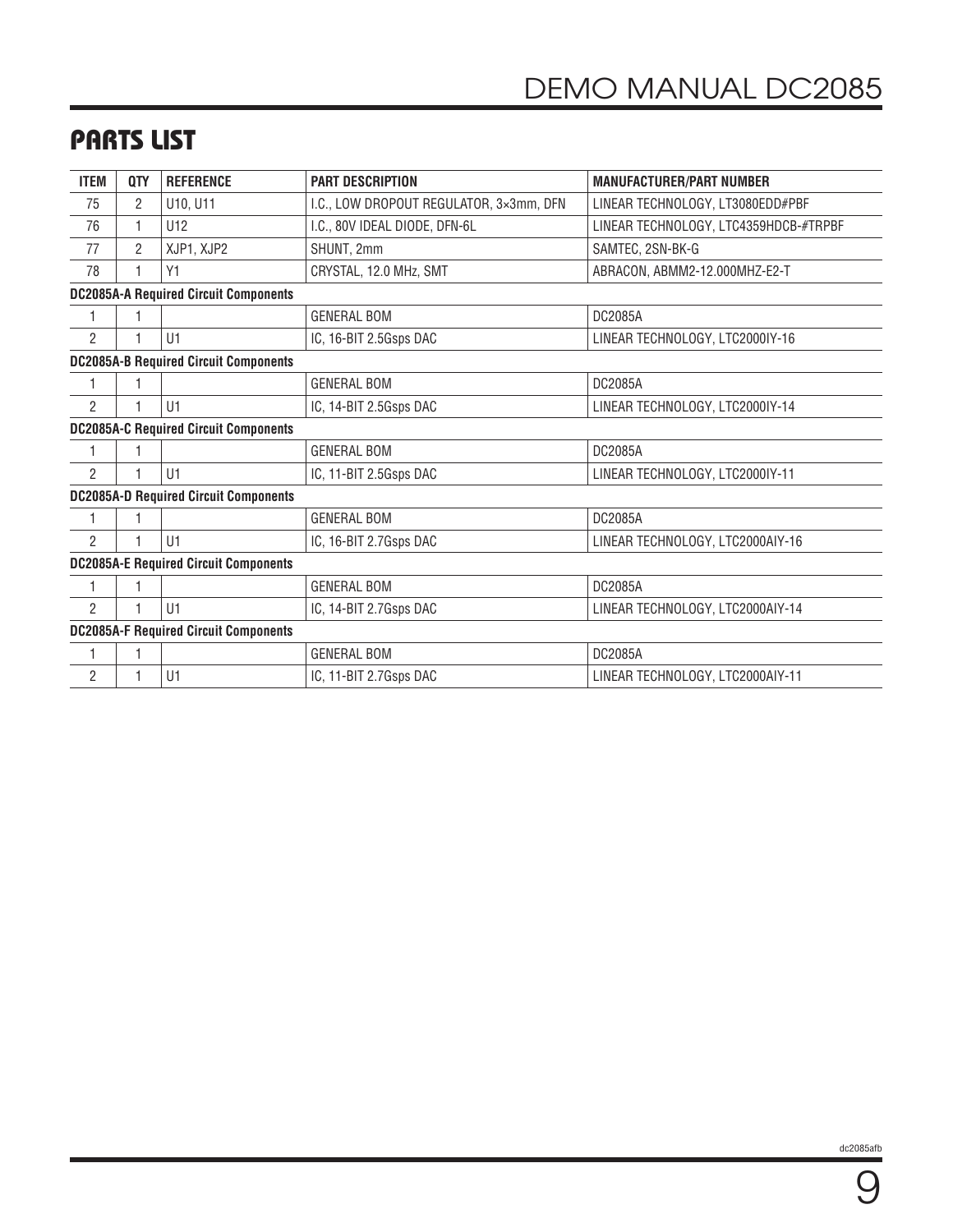# SCHEMATIC DIAGRAM



Information furnished by Linear Technology Corporation is believed to be accurate and reliable. However, no responsibility is assumed for its use. Linear Technology Corporation makes no representation that the interconnection of its circuits as described herein will not infringe on existing patent rights. dc2085afb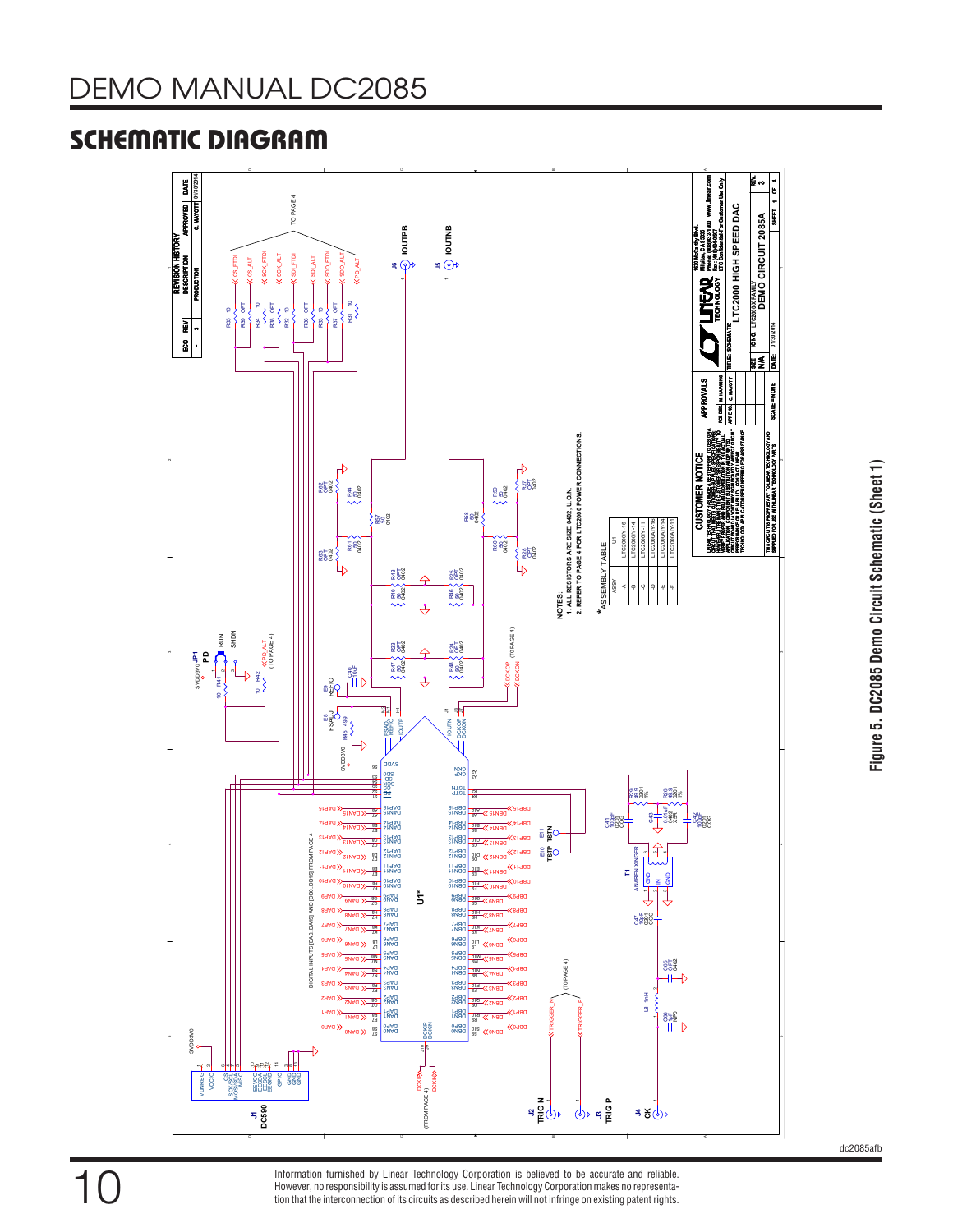



DEMO MANUAL DC2085

## SCHEMATIC DIAGRAM



11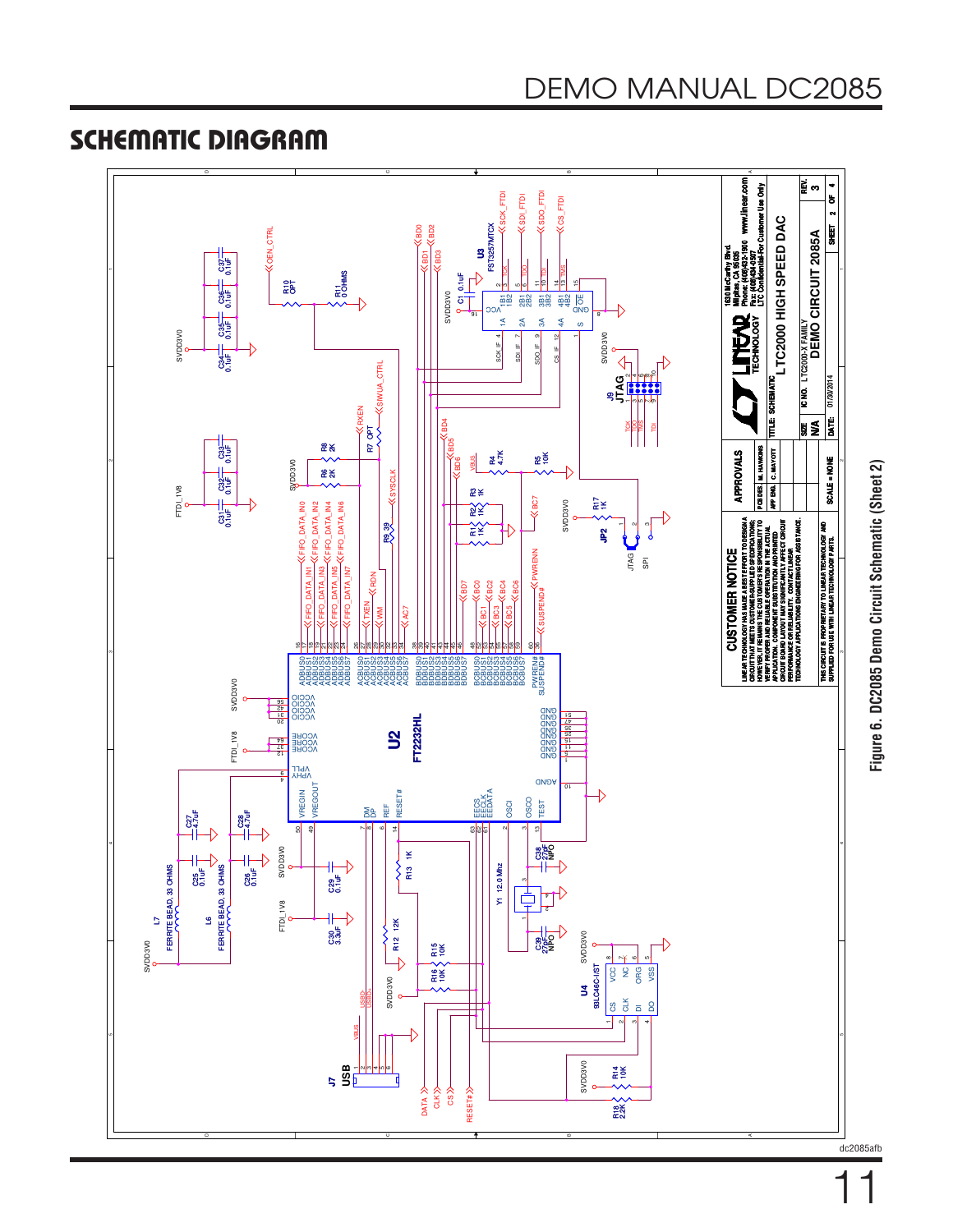## SCHEMATIC DIAGRAM



12

**Figure 7. DC2085 Demo Circuit Schematic (Sheet 3)**

Figure 7. DC2085 Demo Circuit Schematic (Sheet 3)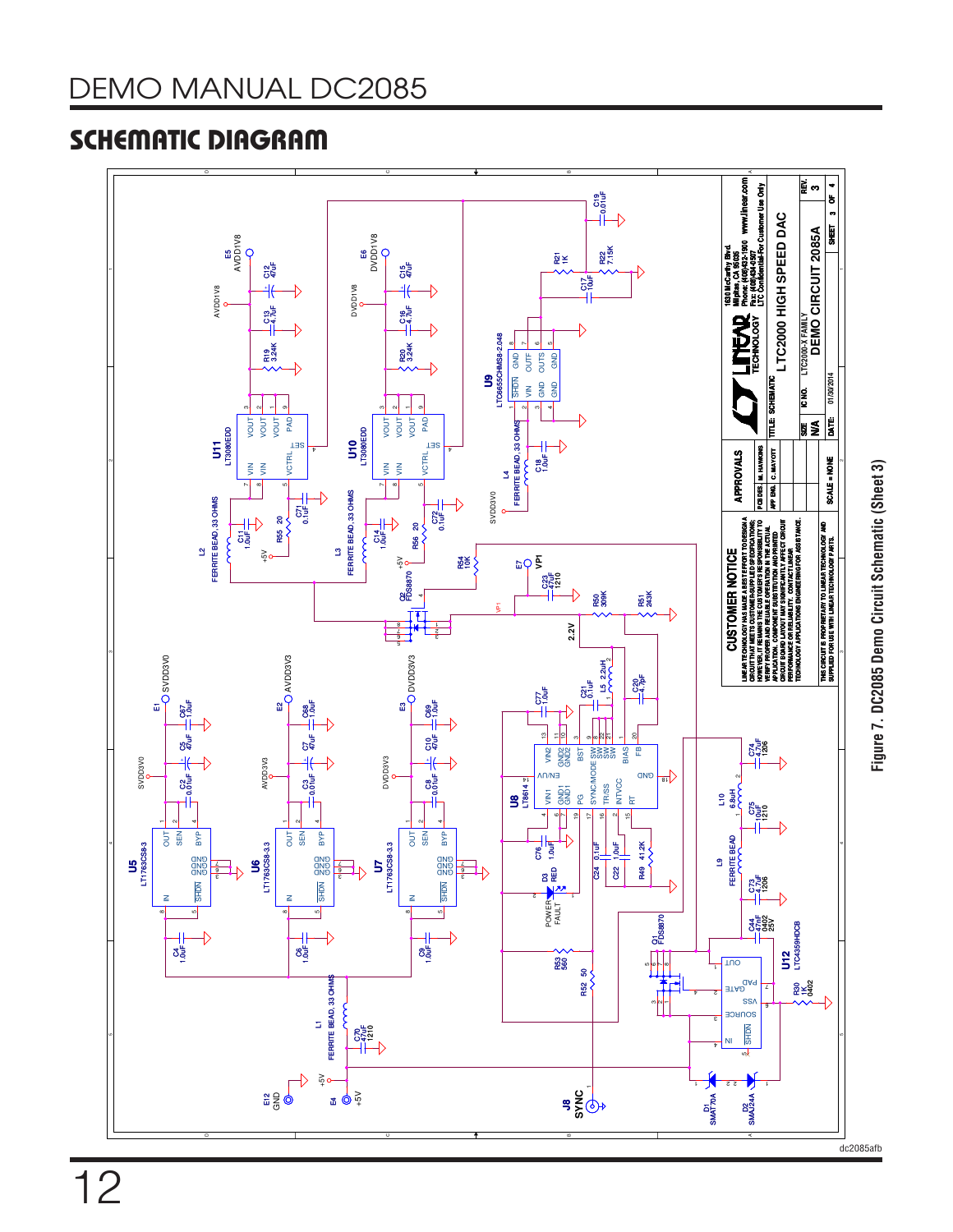### SCHEMATIC DIAGRAM



dc2085afb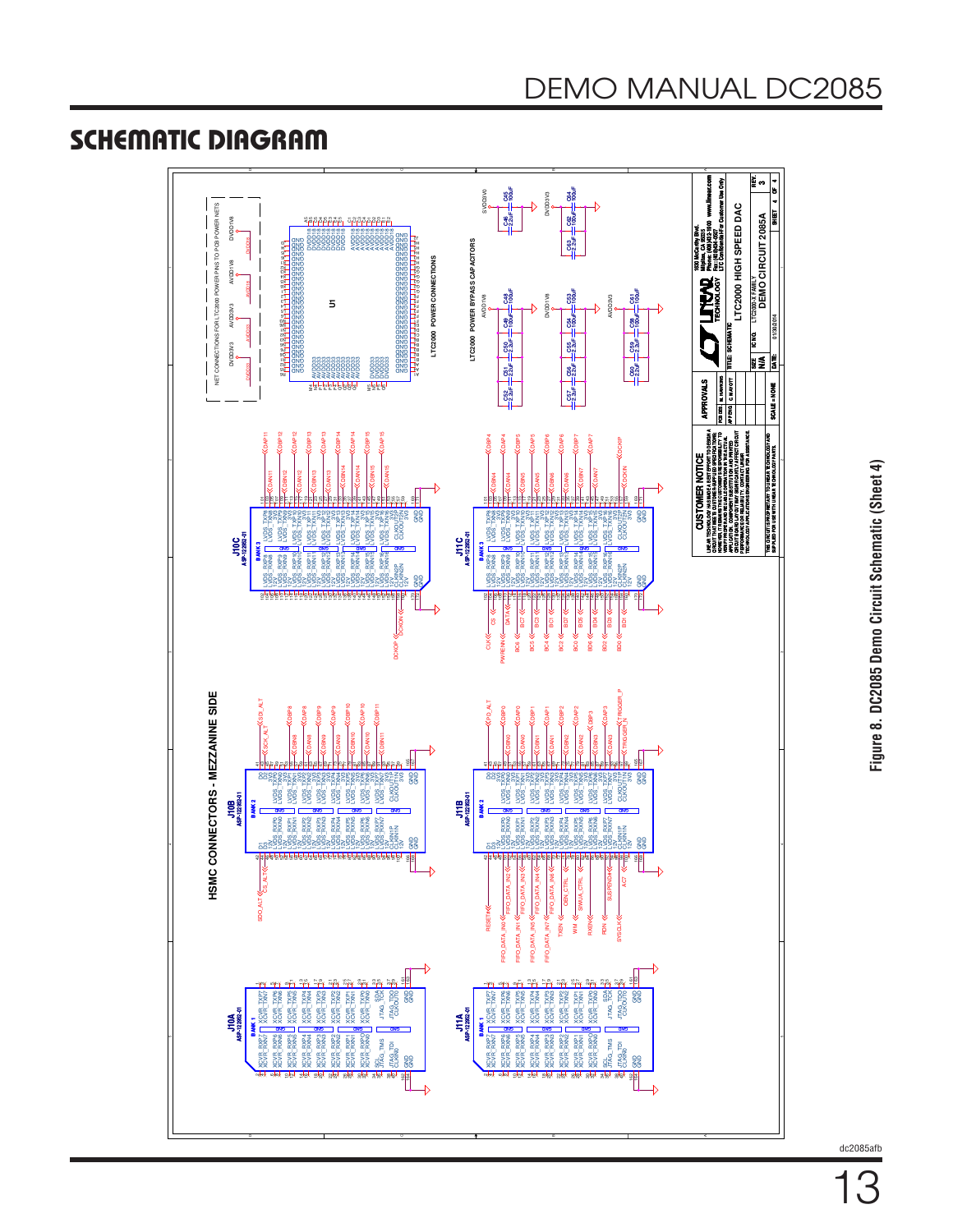DEMO MANUAL DC2085

#### DEMONSTRATION BOARD IMPORTANT NOTICE

Linear Technology Corporation (LTC) provides the enclosed product(s) under the following **AS IS** conditions:

This demonstration board (DEMO BOARD) kit being sold or provided by Linear Technology is intended for use for **ENGINEERING DEVELOPMENT OR EVALUATION PURPOSES ONLY** and is not provided by LTC for commercial use. As such, the DEMO BOARD herein may not be complete in terms of required design-, marketing-, and/or manufacturing-related protective considerations, including but not limited to product safety measures typically found in finished commercial goods. As a prototype, this product does not fall within the scope of the European Union directive on electromagnetic compatibility and therefore may or may not meet the technical requirements of the directive, or other regulations.

If this evaluation kit does not meet the specifications recited in the DEMO BOARD manual the kit may be returned within 30 days from the date of delivery for a full refund. THE FOREGOING WARRANTY IS THE EXCLUSIVE WARRANTY MADE BY THE SELLER TO BUYER AND IS IN LIEU OF ALL OTHER WARRANTIES, EXPRESSED, IMPLIED, OR STATUTORY, INCLUDING ANY WARRANTY OF MERCHANTABILITY OR FITNESS FOR ANY PARTICULAR PURPOSE. EXCEPT TO THE EXTENT OF THIS INDEMNITY, NEITHER PARTY SHALL BE LIABLE TO THE OTHER FOR ANY INDIRECT, SPECIAL, INCIDENTAL, OR CONSEQUENTIAL DAMAGES.

The user assumes all responsibility and liability for proper and safe handling of the goods. Further, the user releases LTC from all claims arising from the handling or use of the goods. Due to the open construction of the product, it is the user's responsibility to take any and all appropriate precautions with regard to electrostatic discharge. Also be aware that the products herein may not be regulatory compliant or agency certified (FCC, UL, CE, etc.).

No License is granted under any patent right or other intellectual property whatsoever. **LTC assumes no liability for applications assistance, customer product design, software performance, or infringement of patents or any other intellectual property rights of any kind.**

LTC currently services a variety of customers for products around the world, and therefore this transaction **is not exclusive**.

**Please read the DEMO BOARD manual prior to handling the product**. Persons handling this product must have electronics training and observe good laboratory practice standards. **Common sense is encouraged**.

This notice contains important safety information about temperatures and voltages. For further safety concerns, please contact a LTC application engineer.

Mailing Address:

Linear Technology 1630 McCarthy Blvd. Milpitas, CA 95035

Copyright © 2004, Linear Technology Corporation